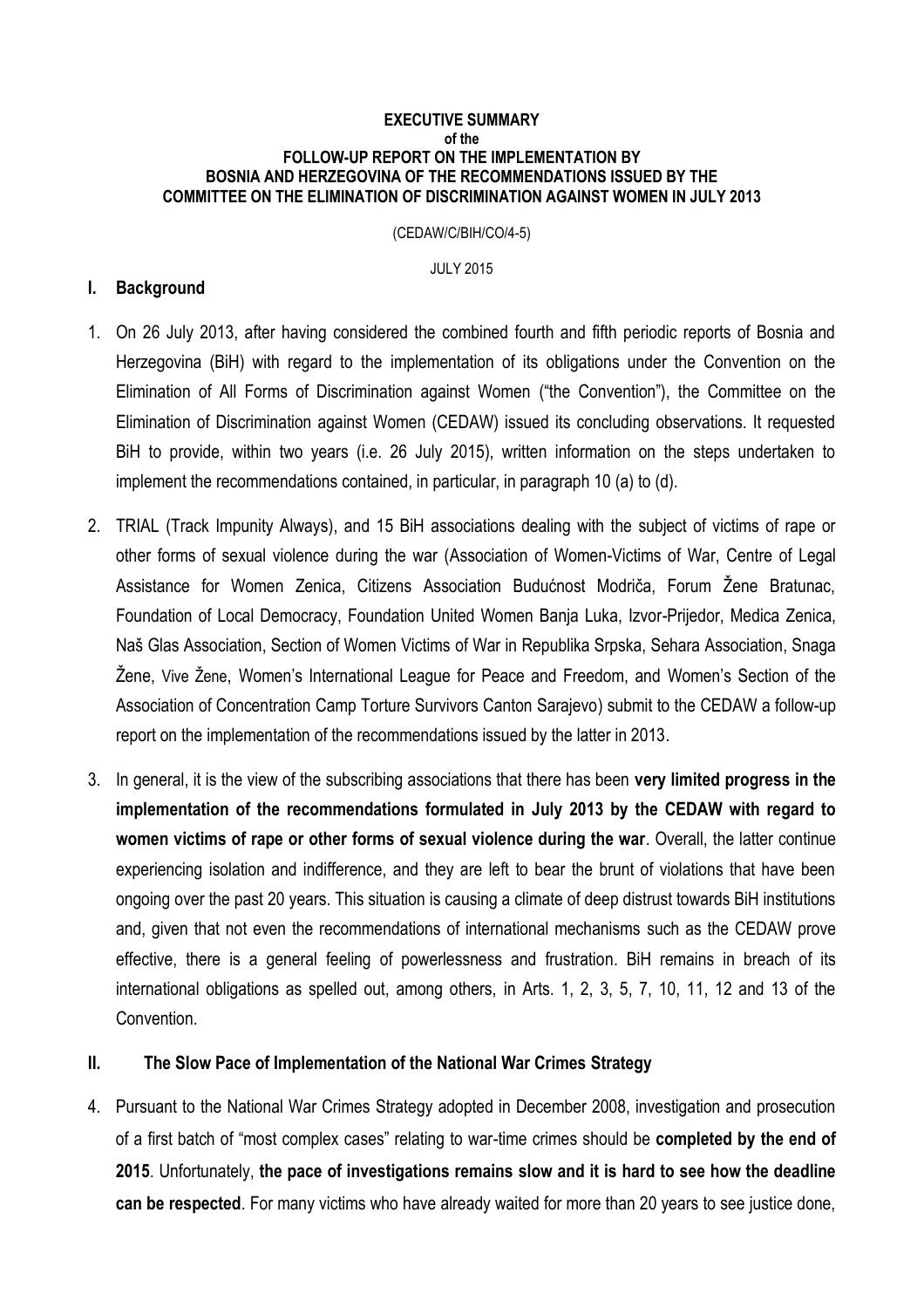this comes as a further blow. Despite the recommendations issued in July 2013 by the CEDAW, **appropriate financing of adequate staffing levels in prosecutors' offices and courts remains an issue to be addressed urgently to ensure timely and effective processing of the backlog**. The competent State authorities failed to allocate the funds needed to complete the support infrastructure. The suspension of an instalment of funding expected from the European Union due to the failure of BiH authorities to adopt the Justice Sector Reform Strategy is further jeopardising the situation. Although **there has been a noticeable increase in the prosecution of cases of war crimes involving sexual violence, the number remains too low compared to the scope of the phenomenon during the conflict, thus determining an unacceptable ongoing state of impunity. This is further exacerbated by the fact that, even when perpetrators of rape or other forms of sexual violence during the war are eventually convicted, there seems to be a practice to impose the minimum penalty (i.e. imprisonment between three and five years)** on them. This, coupled with the more general trend of drastically reducing the sentences imposed on persons convicted for war crimes, is a source of distress for many victims who feel mocked. The described situation also discourages other victims from coming forward and seeking justice, as the end result seems unworthy the exceptional obstacles to be faced.

*Please refer to paras. 4-14 of the integral version of the follow-up report for details*

### **Recommendations**

Ensure that the **National War Crimes Strategy is duly implemented** without further delay and its application is thoroughly explained to the wide public in a transparent manner, thus fostering a climate of trust towards institutions. The existence of the strategy cannot be used to delay indefinitely investigations.

Ensure that all cases of rape or other forms of sexual violence perpetrated during the war are **promptly, independently, impartially, and thoroughly investigated** and that those responsible are judged and sanctioned in accordance with international fair trial standards. **The sentence imposed on those found guilty of rape or other forms of sexual violence during the war must be commensurate to the extreme gravity of the offence.**

Ensure that **victims of rape or other forms of sexual violence and their representative organisations are given information on a regular basis on the process of investigation carried out by the prosecutor's offices**, the results of those investigations, and whether trials might be forthcoming. Courts at all levels shall have consistent rules in dealing with the public in general and with victims of rape or other forms of sexual violence in particular.

## **III. The Amended Criminal Legislation on War-time Sexual Violence**

5. A positive development since July 2013 is the amendment of criminal legislation concerning rape at the national level. After several frustrated attempts, in May 2015 **the Criminal Code of BiH was eventually amended**. The amendments of the Criminal Code concern only the crimes of rape and other forms of sexual violence when committed as a crime against humanity or a war crime. Unfortunately, **rape and sexual violence are not codified as autonomous offences under the Criminal Code of BiH in case**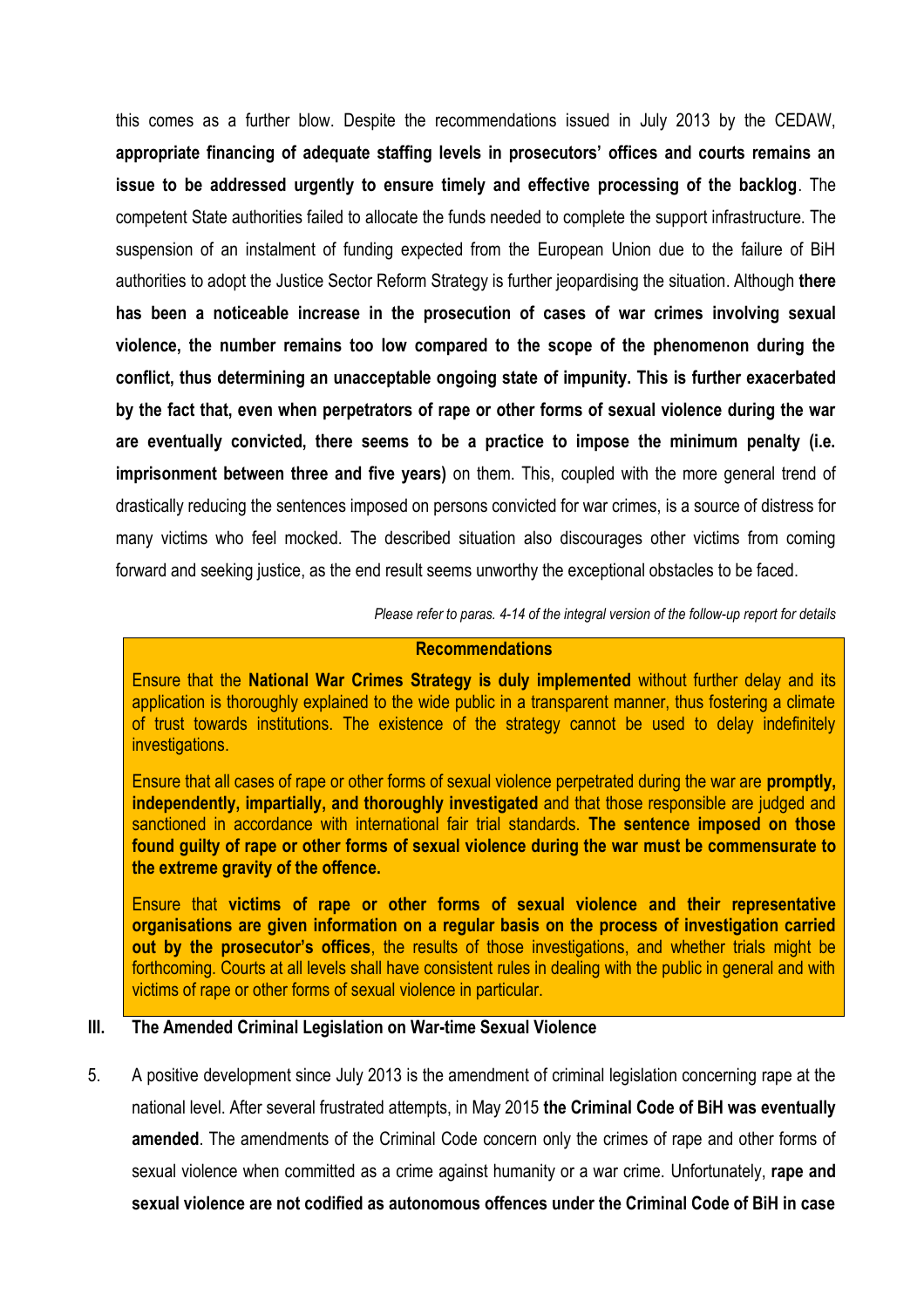**they are committed as isolated instances** and not in the context of a widespread or systematic attack against the civilian population or as a war crime. This represents a major loophole that fosters impunity. Moreover, **criminal legislation on rape at the entity level remains at odds with international standards**.

*Please refer to paras. 15-18 of the integral version of the follow-up report for details*

## **Recommendations**

Amend the criminal codes at the entity level to make sure that the **definition of "rape" and "sexual violence" is brought in accordance with international standards**. In particular, entity and district criminal legislation shall be brought in line with international law by codifying crimes against humanity, command responsibility, sexual slavery and forced pregnancy and establishing sanctions commensurate to the extreme seriousness of these crimes.

Ensure that **rape and sexual violence are codified under the Criminal Code of BiH as autonomous offences also when committed outside a widespread or systematic attack against civilian population or as a war crime**.

Ensure that **criminal codes at all levels explicitly define that a person who acted pursuant to an order to commit rape or other forms of sexual violence shall not be relieved of criminal responsibility** and that those who refuse to obey such an order will not be punished.

Ensure that **war-time rape is prosecuted as such** and that prosecutors and courts refrain from dealing with such cases as ordinary rape, since this does not mirror the particular nature of this heinous crime and it unduly advantages the defendant.

# **IV. The Status of Draft Legislation and Programmes relevant for Victims of Rape or other Forms of Sexual Violence during the War**

6. Over the past years a number of legislative initiatives and programmes have been launched, sometimes involving representatives of civil society, in order to bring BiH legal framework in line with international standards and to finally guarantee the victims' rights to justice and redress**. Despite several pledges by BiH authorities that the mentioned initiatives and programmes were about to be approved and implemented and repeated recommendations on these issues from international human rights mechanisms, including the CEDAW, to date none of the initiatives and programmes concerned has seen the light of the day**. This holds particularly true for the **draft National Strategy on Transitional Justice, the Programme for Improvement of the Status of Survivors of Conflict related Sexual Violence, and the draft Law on the Rights of Victims of Torture**. In the three cases, despite assurances from BiH of an "imminent" adoption, the relevant drafts have not been approved and do not seem close to significant advancement, paralysed by lack of political will and failure of the entities to take a clear stand. Time passes, BiH authorities fail to adopt positive measures and indulge into lulls, while in the meantime victims of gross human rights violations from the war, including women victims of rape or other forms of sexual violence, are dying without having ever obtained justice, redress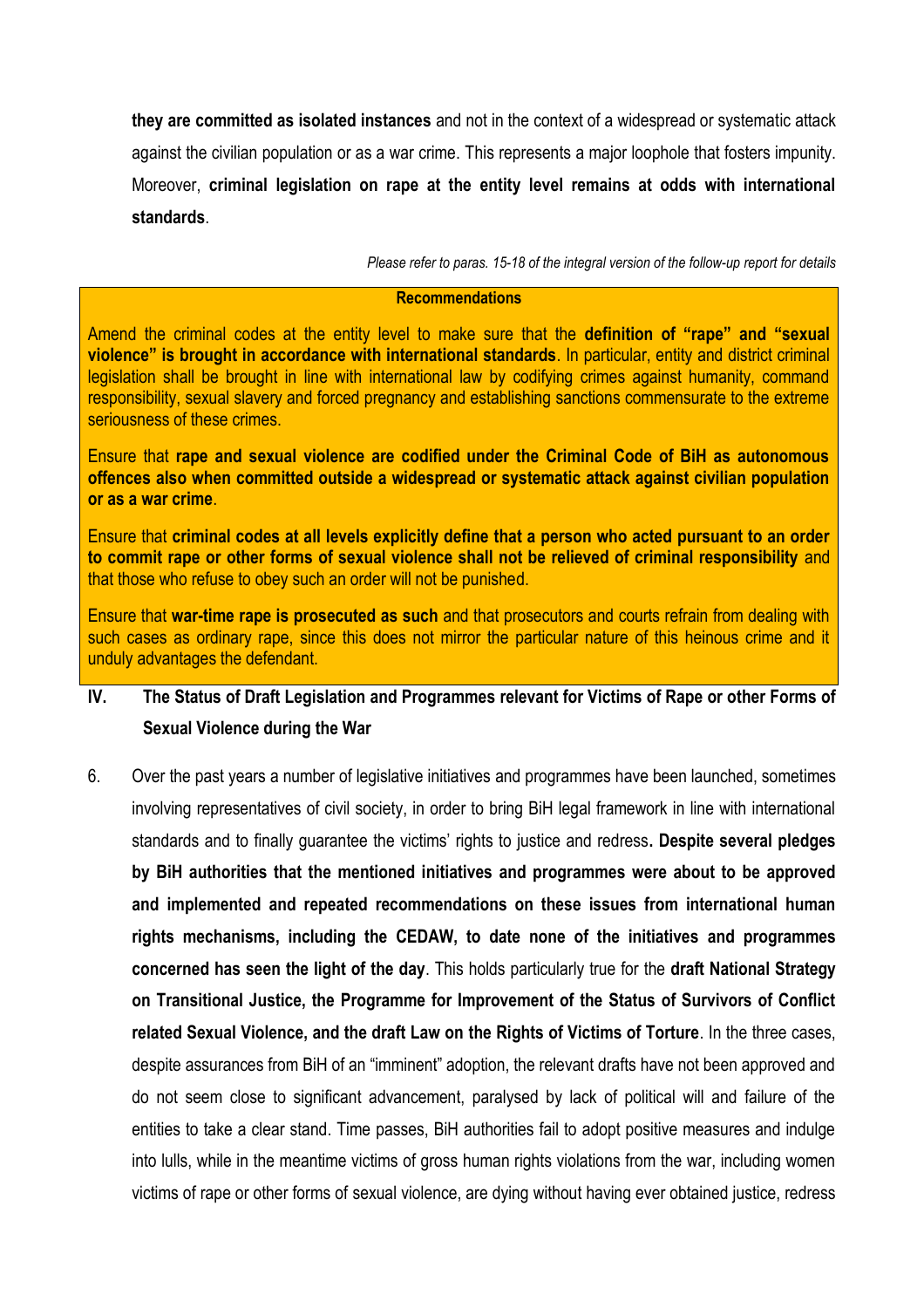and truth. This is not only a flagrant violation of BiH's international obligations, but is perceived as a mockery by thousands of people.

*Please refer to paras. 19-27 of the integral version of the follow-up report for details*

### **Recommendations**

Ensure that the **National Strategy on Transitional Justice 2010–2014 is revised so as to reflect the period that has passed since the finalisation of the draft and it is subsequently adopted and implemented without further delay**. In this process the State must keep in mind that the Strategy is complementary to formal access to justice processes, and that the obligation of the State to provide redress for victims of gross human rights violations and their relatives must be guaranteed notwithstanding the adoption of the Strategy in question.

Ensure that the **Programme for Improvement of the Status of Survivors of Conflict related Sexual Violence** is referred for approval to the Council of Ministers of BiH without further delay. Representatives of Republika Srpska must express their opinion on the programme and show their genuine support without further delay. Ensure that any measures aiming at redressing women survivors of rape and other forms of sexual violence, envisaged by the Programme must have a **transformative character**, aiming at ameliorating, or at least consolidating, their position in society. Women victims of rape or other forms of sexual violence during the war shall be **guaranteed full participation** not only in the drafting of the Programme or other measures, but also in the subsequent implementation, evaluation, and decision-making processes.

Ensure that the obstacles for the adoption of the **Law on the Rights of Victims of Torture** are swiftly removed and this crucial piece of legislation is adopted and enforced without further delay. Financial resources for its implementation must be secured and the overall exercise must be coordinated with the other mentioned legislative initiatives and programmes concerning victims of the conflict in BiH in order to avoid overlapping or lacunae. To ensure the finalisation of a sound draft law, all parties shall constructively participate to the endeavour and associations of victims of rape or other forms of sexual violence during the war must be thoroughly involved and allowed to express their opinions, needs, and expectations.

- **V. The Protection and Support of Victims and Witnesses in Cases of Rape or other Forms of Sexual Violence during the War**
- 7. The **psychological support provided to witnesses and victims before, during, and after war crimes trials remains insufficient** and **largely dependent on the efforts undertaken by civil society and foreign donors, while institutional support is lacking**. Although new departments to offer support to witnesses during war crimes trials have been set up in different cities, this was done with the support of the United Nations Development Programme (UNDP). Further, a network of support provided by NGOs has been set up with the financial assistance of the European Union. **However, if BiH authorities do not provide for adequate financial and human resources to ensure future activities, the sustainability of these endeavours may be at risk**. With regard to the legal framework applicable to victims and witness protection and support, **on 29 April 2014 the Law on Witness Protection Programme in BiH has been adopted. However, this law applies only to witnesses testifying before the Court of BiH and not to district courts in Republika Srpska, cantonal courts in the Federation of BiH, or courts in the Brčko District**. Having in mind that a considerable number of war crimes trials take place before district, cantonal, or other lower courts, this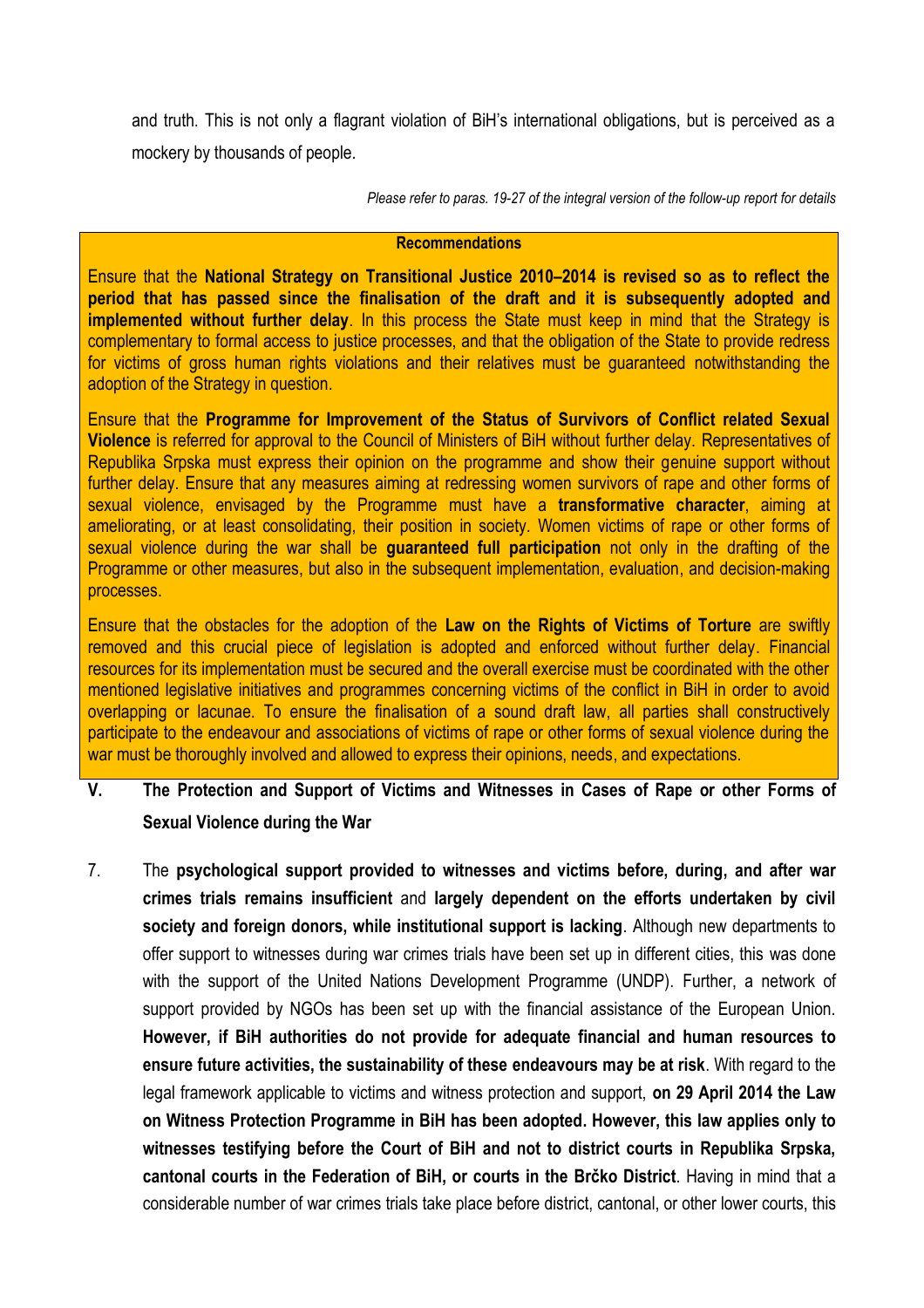is especially worrying. The **sections of the National War Crimes Strategy concerning witness protection and support have not been fully implemented**. An additional source of concern is **the information, confirmed both by UNDP and a judge of the Court of BiH, that the Witness Protection Department within the Prosecutor's Office of BiH has been closed**.

*Please refer to paras. 28-34 of the integral version of the follow-up report for details*

### **Recommendations**

BiH must ensure that a **comprehensive programme of victims and witness protection and psychological accompaniment is granted at all levels prior, during, and after the trial takes place**.

The witness **protection and support measures foreseen under the Law on Witness Protection Programme must be granted also before lower courts in the different entities**, taking into account the specificities of the country.

Ensure that the **Witness Protection Department within the Prosecutor's Office of BiH** is either reactivated after having been adequately staffed and funded, or replaced by an alternative effective mechanism.

Ensure the **full implementation of the sections of the National War Crimes Strategy concerning witness protection and support**.

# **VI. Additional Issues of Concern**

- 8. Besides the subjects on which the CEDAW had issued specific recommendations and explicitly requested for written information on the level of implementation, there are other issues of concern for the associations subscribing the follow-up report.
- 9. Since July 2013, there has been **no improvement in the access to adequate compensation and integral reparation for victims of rape or other forms of sexual violence during the war. The notions of compensation and reparation continue being unduly confused with that of social benefits**. The existing legal framework is plagued by gaps and there are serious drawbacks in its implementation. **Discrimination between veterans and civilian victims of war when it comes to obtaining compensation or social benefits remains a reality**. Although criminal courts have the option to award total or part of a claim for compensation to the injured parties or to refer them to civil actions, victims have been systematically **referred to civil actions**. This practice **hampers the access to compensation of the majority of victims**, given that launching a civil action requires additional expenses that they are often unable to afford. On 24 and 29 June 2015 respectively, the Court of BiH issued two landmark verdicts whereby it awarded for the first time compensation to victims besides sentencing those responsible. These precedents must be followed by all criminal courts across BiH. The **existing civil procedure for obtaining compensation does not seem to respect the special needs and the situation of victims of rape or other forms of sexual violence. Cases where the identity**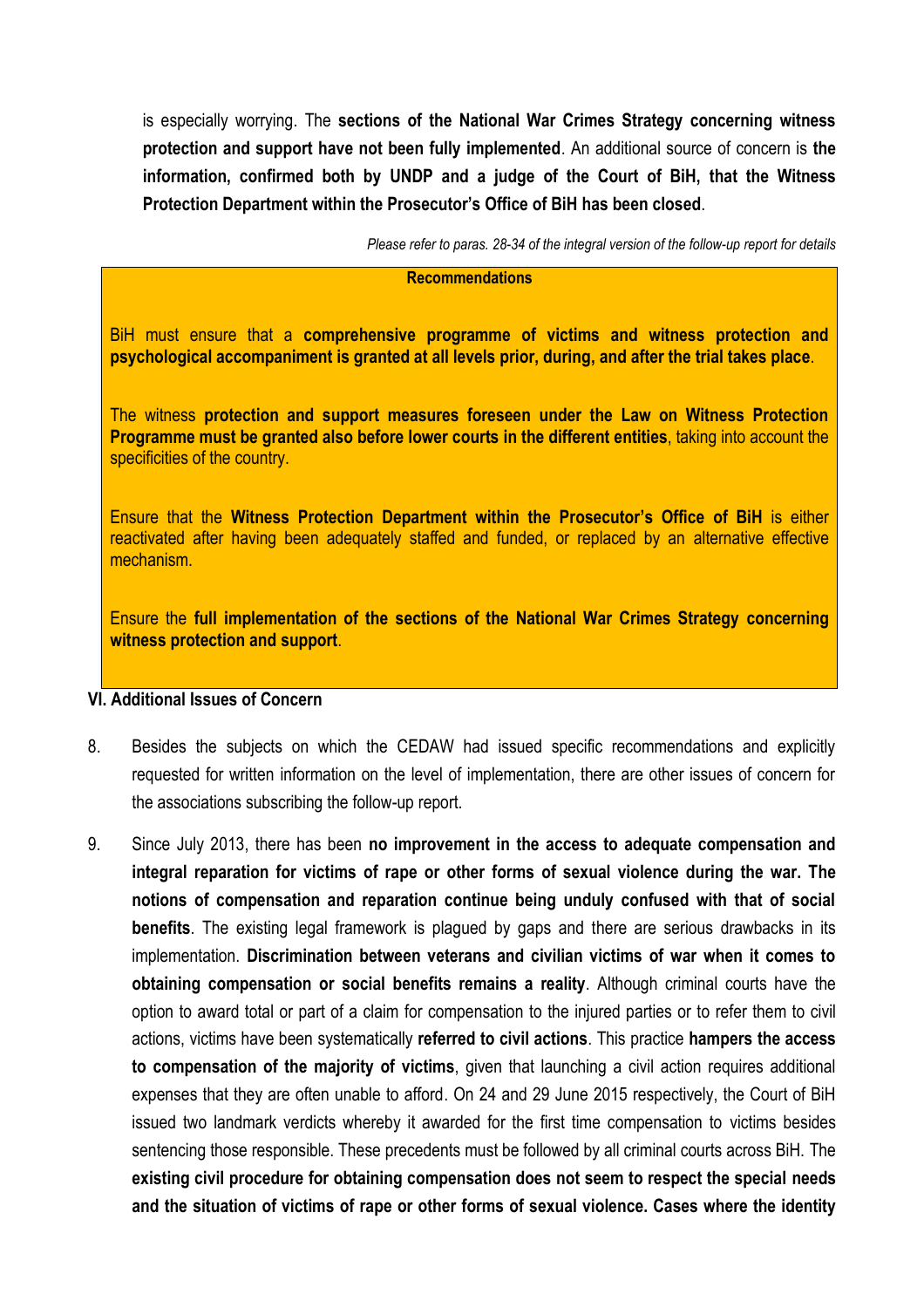**of protected witnesses has been disclosed to the public** have been registered.

- 10. Under the existing legal framework, victims who have suffered the same body damage are entitled to substantially different amounts of money as disability pensions depending on whether they are veterans or not and on the place of residence (amounts recognised in Republika Srpska are lower than in the Federation of BiH). Psychological damage is not recognised as a valid basis to obtain social benefits and this situation should be changed. **Legislation of Republika Srpska does not recognise women victims of rape or other forms of sexual violence as an autonomous category of victims**. The existing law on social benefits in Republika Srpska establishes strict deadlines that already expired, thus excluding a considerable group of potential applicants from claiming their rights. The existing laws seriously impair and fail to guarantee the rights of civilian victims of war currently living outside BiH. Moreover, current procedures under which victims may apply for the status of civilian victim of war do not seem to be totally transparent and sensitive to the psychological needs of the persons involved. Although after many years the situation of victims who returned to Republika Srpska and saw their social benefits suspended upon return has eventually been settled and they are now receiving benefits pursuant to the legislation of the Federation of BiH, nothing has been done to return them what they lost over the past years while the enjoyment of the allowances was suspended.
- 11. As a direct consequence of the harm suffered during the war, the majority of victims of rape or other forms of sexual violence live in a particularly difficult material situation and, so far, BiH failed to guarantee them adequate restitution and rehabilitation, especially in the sense of a safe and sustainable return to their pre-war place of residence. Also, the **State does not guarantee these women access to adequate housing, preferential treatment in employment, and access to education for their children, as well as free of charge medical and psychological support**. In this context, it is noteworthy that the **situation of victims of rape or other forms of sexual violence in Republika Srpska is significantly worse than in the rest of the country**. Although NGOs or international agencies have launched or are implementing projects to provide housing, psychological and medical support, and similar measures, this does not relieve BiH from its primary responsibility to do so. The situation described is made even worse by the general financial crisis affecting BiH, as well as by damages caused by the floods that hit the country in 2014 and left hundreds of people, including women victims of rape or other forms of sexual violence during the war homeless.

*Please refer to paras. 37-51 of the integral version of the follow-up report for details*

12. International mechanisms have been calling on BiH for the adoption of a State law on free legal aid over the past decade. Unfortunately, the risk of discrimination continues to be of serious concern as a consequence of a fragmented and non-harmonised system. A free legal aid agency has been established in one more Canton of the Federation of BiH, bringing the total to eight. However, the free legal aid system is still unregulated in two Cantons and in the Federation of BiH. **The adoption of a State-level law on free legal aid remains pending and is a priority that cannot be postponed anymore**.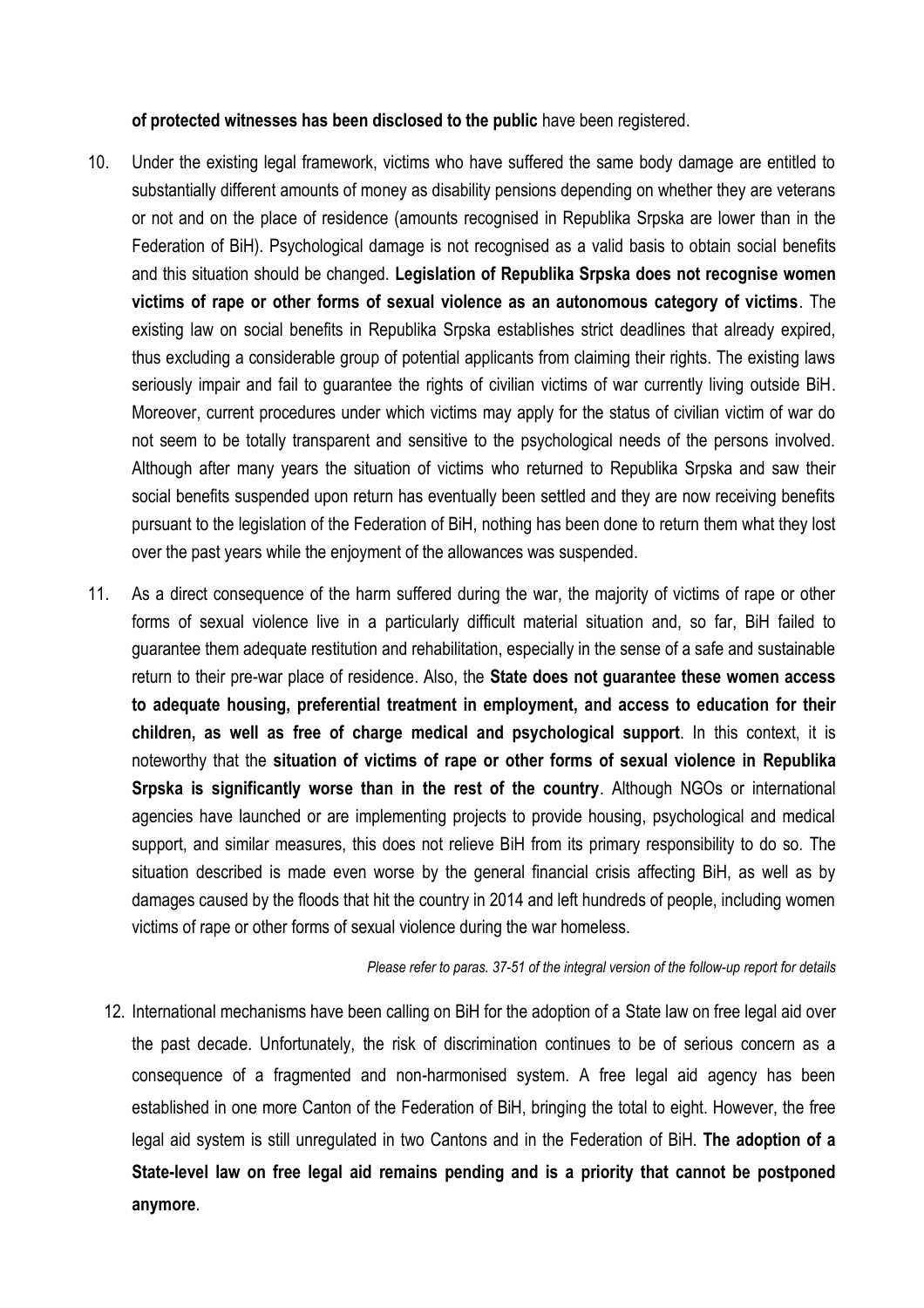*Please refer to paras. 52-53 of the integral version of the follow-up report for details*

### **Recommendations**

Ensure that all victims of rape and other forms of sexual violence during war have **equal access to social benefits and other measures of social support they are entitled to due to their status of civilian victim of war, irrespective of where they live**. However, necessary improvements of the discriminatory elements in the existing legislation of the entities related to social benefits, should not be seen as an alternative to the State obligation to provide redress for the violations and harms suffered by the victims, including survivors of rape and other forms of sexual violence – ultimately separating the right to redress from the obligation of the State to provide equal access to social and economic rights to the general population.

**Ensure that courts and prosecutors across BiH shall guarantee the right of women to make any financial compensation claims during criminal proceedings**. The precedents set by the Court of BiH on 24 and 29 June 2015 must be followed by other courts across BiH.

Ensure that the **redress and social benefits received by civilian victims of war are not below those received by war veterans**.

Implement a **national programme on measures of reparation for civilian victims of war, including victims of rape or other forms of sexual violence and relatives of missing persons that encompasses compensation, restitution, rehabilitation, satisfaction and guarantees of nonrepetition**. Also civilian victims of war currently living abroad shall be entitled to realise their right to compensation and restitution. In particular, the State shall guarantee, as a measure of reparation, access to free psychosocial support, provided through State's institutions and health services. Measures envisaged by the **reparations programme shall have a transformative aim** and victims of rape or other forms of sexual violence during the war shall be guaranteed full participation not only in the drafting of the programme, but also in the subsequent implementation, evaluation, and decision-making.

Take measures to **raise awareness about the status of civilian victim of war** and, in particular, the possibility for applying for such status and the rights deriving from it.

Ensure that **adequate and effective criteria are applied to recognise the status of civilian victim of war without discrimination** and further traumatisation for the people involved.

Undertake without delay all necessary measures to facilitate access to **adequate housing** to victims of rape or other forms of sexual violence during the war and guarantee them **reintegration in the labour market**. Both at the State and the entity level preferential treatment in employment shall be assured to victims of rape or other forms of sexual violence and legislation shall be amended accordingly.

**Guarantee to the children of victims of rape or other forms of sexual violence the access to education** and, if they wish to continue with their studies, to the highest levels of instruction.

Develop a **system to provide victims of rape or other forms of sexual violence during the war, including those who live in remote areas of the country, with access to psychological accompaniment and medical treatment free of charge**. BiH shall remove existing barriers that unduly